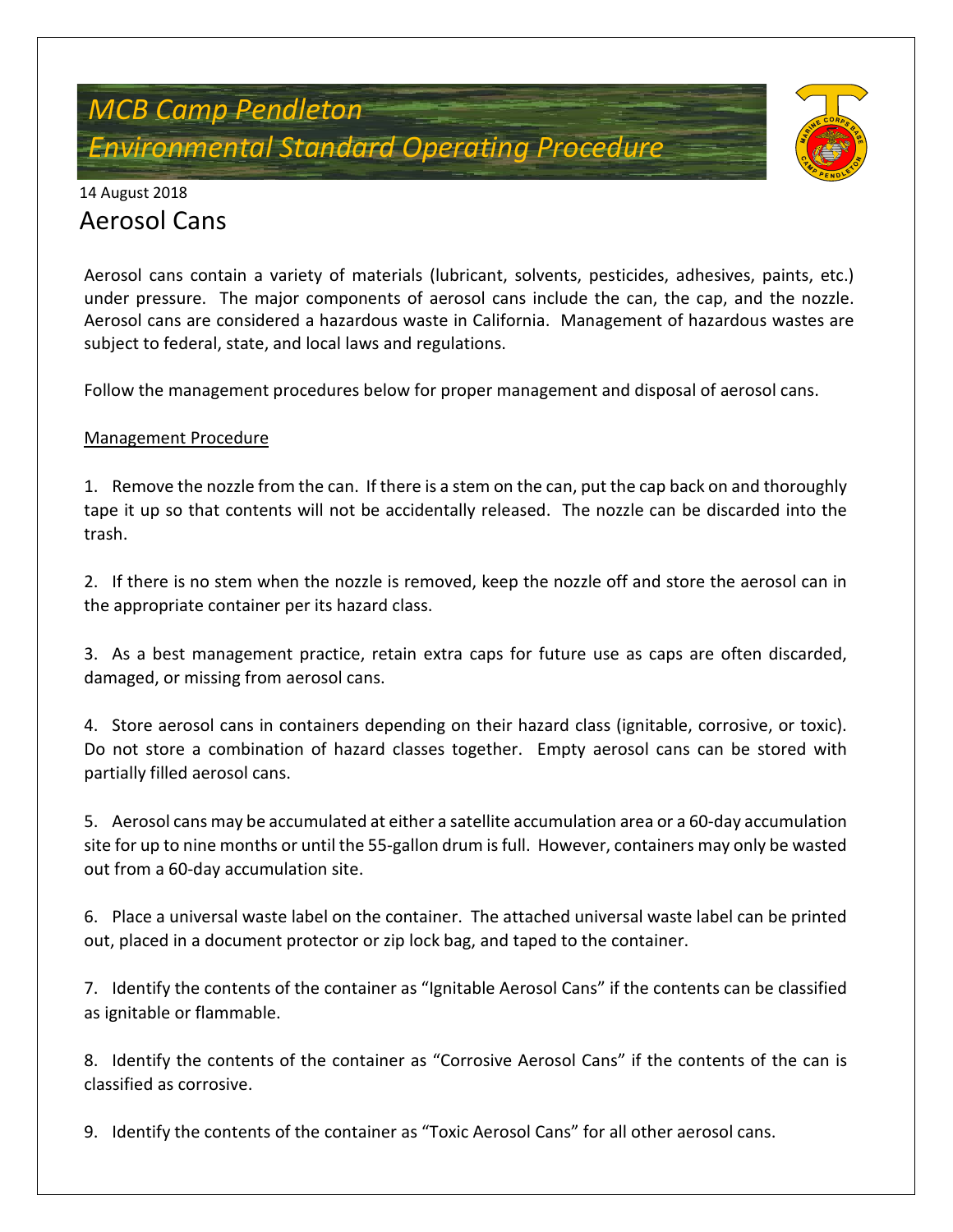### Aerosol Cans 14 August 2018

10. Contact Environmental Security (Hazardous Waste) at 760-725-4375/9742/1963/0213 or [PNDL\\_ENV-Hazardous-Waste@usmc.mil](mailto:PNDL_ENV-Hazardous-Waste@usmc.mil) for any additional information or for assistance with disposing of aerosol cans.

#### **References**

1. California Health and Safety Code, Division 20, Article 9, Section 25201.16.

2. Hazardous Waste Management for Marine Corps Base Camp Pendleton (MCIWEST-MCB CAMPENO 5090.7A)

Use and Version Control: Camp Pendleton uses Environmental Standard Operating Procedures (ESOPs) to augment instructions contained in official orders and directives and, where necessary, to provide for sufficient control of the installation's significant practices. Camp Pendleton maintains the authoritative, current version of this and other ESOPs on the Camp Pendleton website at: <http://www.pendleton.marines.mil/Staff-Agencies/Environmental-Security/>